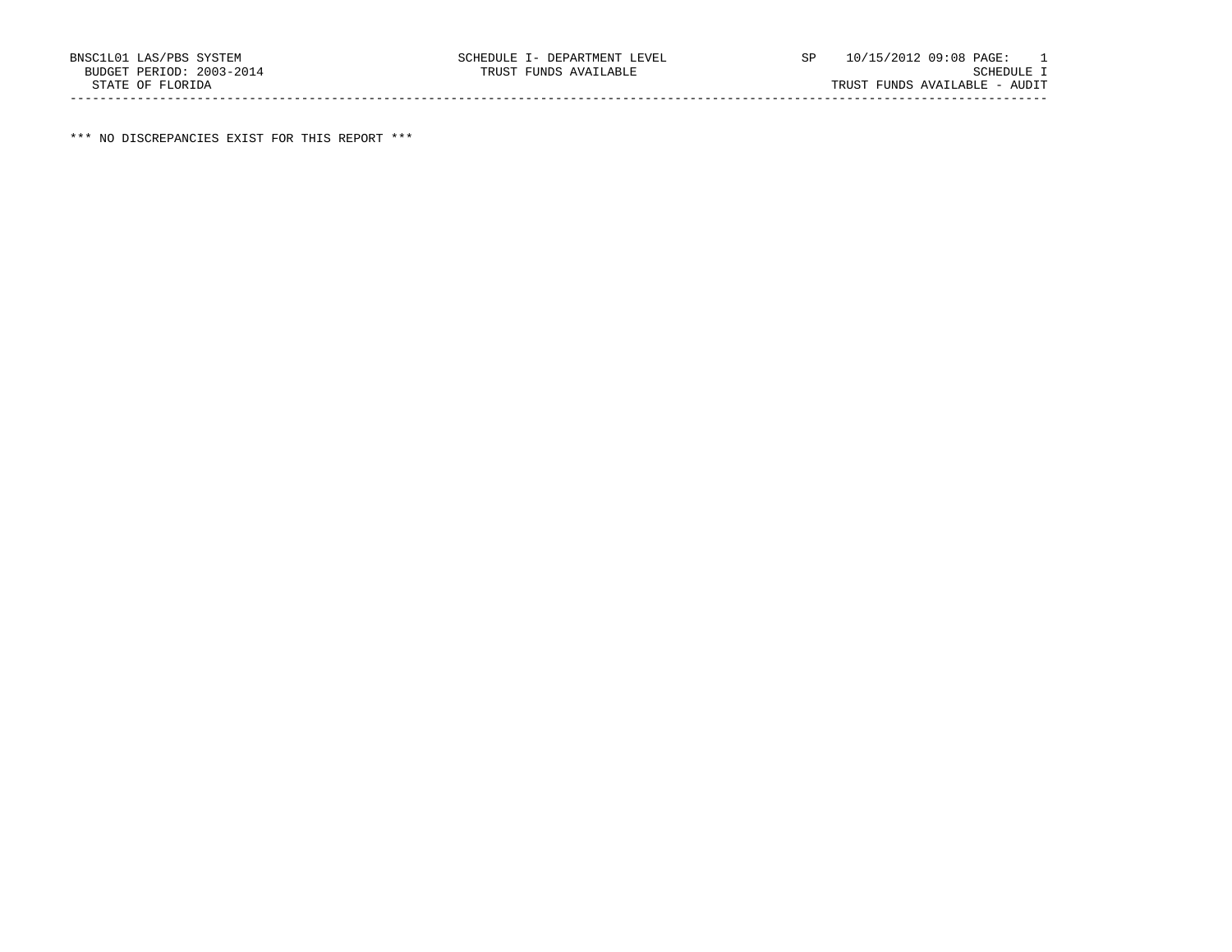|                                                                                                                                                                                                                                                                                                                                                                                                                                                                                                                                                                          |                                                                      |                                                                                                                                                                                                                                                                                                                                                  |                                                                                        |                                                                                                                                                                                                                                                                                                                                                                                             |                                                                                        | EXP 2011-12 EXP 2012-13 FY 2013-14                                                  | FY 2013-14 |
|--------------------------------------------------------------------------------------------------------------------------------------------------------------------------------------------------------------------------------------------------------------------------------------------------------------------------------------------------------------------------------------------------------------------------------------------------------------------------------------------------------------------------------------------------------------------------|----------------------------------------------------------------------|--------------------------------------------------------------------------------------------------------------------------------------------------------------------------------------------------------------------------------------------------------------------------------------------------------------------------------------------------|----------------------------------------------------------------------------------------|---------------------------------------------------------------------------------------------------------------------------------------------------------------------------------------------------------------------------------------------------------------------------------------------------------------------------------------------------------------------------------------------|----------------------------------------------------------------------------------------|-------------------------------------------------------------------------------------|------------|
| LOTTERY, DEPARTMENT OF THE                                                                                                                                                                                                                                                                                                                                                                                                                                                                                                                                               | 36000000                                                             |                                                                                                                                                                                                                                                                                                                                                  |                                                                                        |                                                                                                                                                                                                                                                                                                                                                                                             |                                                                                        |                                                                                     |            |
| FUND: OPERATING TRUST FUND                                                                                                                                                                                                                                                                                                                                                                                                                                                                                                                                               | 2510                                                                 |                                                                                                                                                                                                                                                                                                                                                  |                                                                                        |                                                                                                                                                                                                                                                                                                                                                                                             |                                                                                        |                                                                                     |            |
| SECTION I: DETAIL OF REVENUES                                                                                                                                                                                                                                                                                                                                                                                                                                                                                                                                            | REVENUE CAP SVC<br>$CHG$ $\approx$<br>CODE                           | AUTH MATCHING %<br>ST I/C LOC I/C NO.                                                                                                                                                                                                                                                                                                            | CFDA                                                                                   |                                                                                                                                                                                                                                                                                                                                                                                             |                                                                                        |                                                                                     |            |
| 01 SCRATCH-OFF TICKET REV 001902 YES 0.0<br>$\begin{tabular}{lllllllllll} 02 & CASH3 & GAME & REVENUE & 001902 & YES & 0.0 \\ 03 & LOTTO & GAME & REVENUE & 001902 & YES & 0.0 \\ \end{tabular}$<br>04 FANTASY 5 GAME REVENUE  001902 YES 0.0<br>05 PLAY4 GAME REVENUE<br>06 MEGA MONEY GAME REVENUE 001902 YES 0.0<br>00 BESIT LORES - --<br>07 RAFFLE REVENUE<br>08 POWERBALL<br>09 MISCELLANEOUS REVENUE 000400 YES 0.0<br>10 INTEREST INCOME 000500 NO 0.0<br>11 SECURITY LENDING INCOME 000500 NO 0.0<br>12 RETAILER CONTRACT FEES 000100 YES 0.0<br>13 LUCKY LINES | 001902 YES 0.0<br>001902 YES 0.0<br>001902 YES 0.0<br>001902 YES 0.0 | CH. 24<br>0.00<br>0.00<br>CH. 24<br>0.00<br>0.00<br>CH. 24<br>0.00<br>$0.00$<br>$0.00$<br>CH. 24<br>0.00<br>CH. 24<br>0.00<br>0.00<br>CH. 24<br>0.00<br>0.00<br>CH. 24<br>0.00<br>0.00<br>CH. 24<br>0.00<br>0.00<br>CH. 24<br>0.00<br>0.00<br>CH. 24<br>0.00<br>$0.00$<br>$0.00$<br>CH. 24<br>0.00<br>CH. 24 0.00<br>0.00<br>CH. 24 0.00<br>0.00 |                                                                                        | 314,747,283 321,100,000 323,300,000<br>419,040,271 416,100,000<br>290,671,590<br>$244,710,859$ $249,200,000$<br>92,346,463 94,400,000<br>503,696,927 564,300,000<br>7,464,976 7,032,110<br>$\begin{array}{cccc} 6, 223, 463 & 4, 732, 171 & 4, 732, 171 \ 2, 180, 819 & 2, 054, 362 & 2, 054, 362 \ 192, 520 & 181, 357 & 181, 357 \ 17, 691, 762 & 11, 700, 000 & 9, 000, 000 \end{array}$ | 2565,631,054 2703,400,000 2770,800,000<br>298,100,000<br>20,000,000                    | 422,600,000<br>301,100,000<br>253,700,000<br>94,400,000<br>574,100,000<br>7,032,110 |            |
| TOTAL TO LINE B IN SECTION IV                                                                                                                                                                                                                                                                                                                                                                                                                                                                                                                                            |                                                                      |                                                                                                                                                                                                                                                                                                                                                  |                                                                                        |                                                                                                                                                                                                                                                                                                                                                                                             | 4463, 397, 987 4692, 300, 000 4763, 000, 000                                           |                                                                                     |            |
| SECTION II: DETAIL OF NONOPERATING EXPENDITURES<br>OBJECT TRANSFER CFDA<br>CODE<br>TO BE<br>NO.                                                                                                                                                                                                                                                                                                                                                                                                                                                                          |                                                                      |                                                                                                                                                                                                                                                                                                                                                  |                                                                                        |                                                                                                                                                                                                                                                                                                                                                                                             |                                                                                        |                                                                                     |            |
| 810000<br>01 TRANSFERS TO THE DEPT. OF EDUCATION<br>02 PRIZE PAYOUTS<br>03 RETAILER COMMISSIONS<br>05 ROUNDING                                                                                                                                                                                                                                                                                                                                                                                                                                                           |                                                                      | 48000000<br>820000<br>820000<br>899000                                                                                                                                                                                                                                                                                                           |                                                                                        | $\overline{1}$                                                                                                                                                                                                                                                                                                                                                                              | 1317,000,000 1354,600,000 1375,800,000<br>2774, 257, 273 2931, 325, 385 2963, 248, 947 |                                                                                     |            |
| TOTAL TO LINE E IN SECTION IV                                                                                                                                                                                                                                                                                                                                                                                                                                                                                                                                            |                                                                      |                                                                                                                                                                                                                                                                                                                                                  |                                                                                        |                                                                                                                                                                                                                                                                                                                                                                                             | 4338,946,785 4547,910,185 4604,992,947                                                 |                                                                                     |            |
| SECTION III: ADJUSTMENTS                                                                                                                                                                                                                                                                                                                                                                                                                                                                                                                                                 | OBJECT<br>CODE                                                       |                                                                                                                                                                                                                                                                                                                                                  |                                                                                        |                                                                                                                                                                                                                                                                                                                                                                                             |                                                                                        |                                                                                     |            |
| 01 ADJ TO LINE A TO REMOVE FMV OF SECURITIES<br>02 ADJ TO LINE A COMPENSATED ABSENCE LIABILI<br>03 REVERSIONS & DENIED CARRY FORWARDS<br>04 ADJUSTMENT FOR LOSS ON PROPERTY DISPOSAL<br>05 ADJ TO LINE A OTHER POST EMPLOYEE BENEFIT<br>06 SWFS ADJUSTMENT: TRXFR TO DOE EETF<br>07 ACCOUNTS PAYABLE NOT CARRY FORWARD                                                                                                                                                                                                                                                   | 991000<br>991000<br>991000<br>991000<br>991000<br>991000<br>991000   |                                                                                                                                                                                                                                                                                                                                                  | 125,966,574<br>785,444<br>8,331,088<br>3,682<br>2,195,462<br>4,663,603<br>$2,549,199-$ | 4,956,682                                                                                                                                                                                                                                                                                                                                                                                   |                                                                                        |                                                                                     |            |